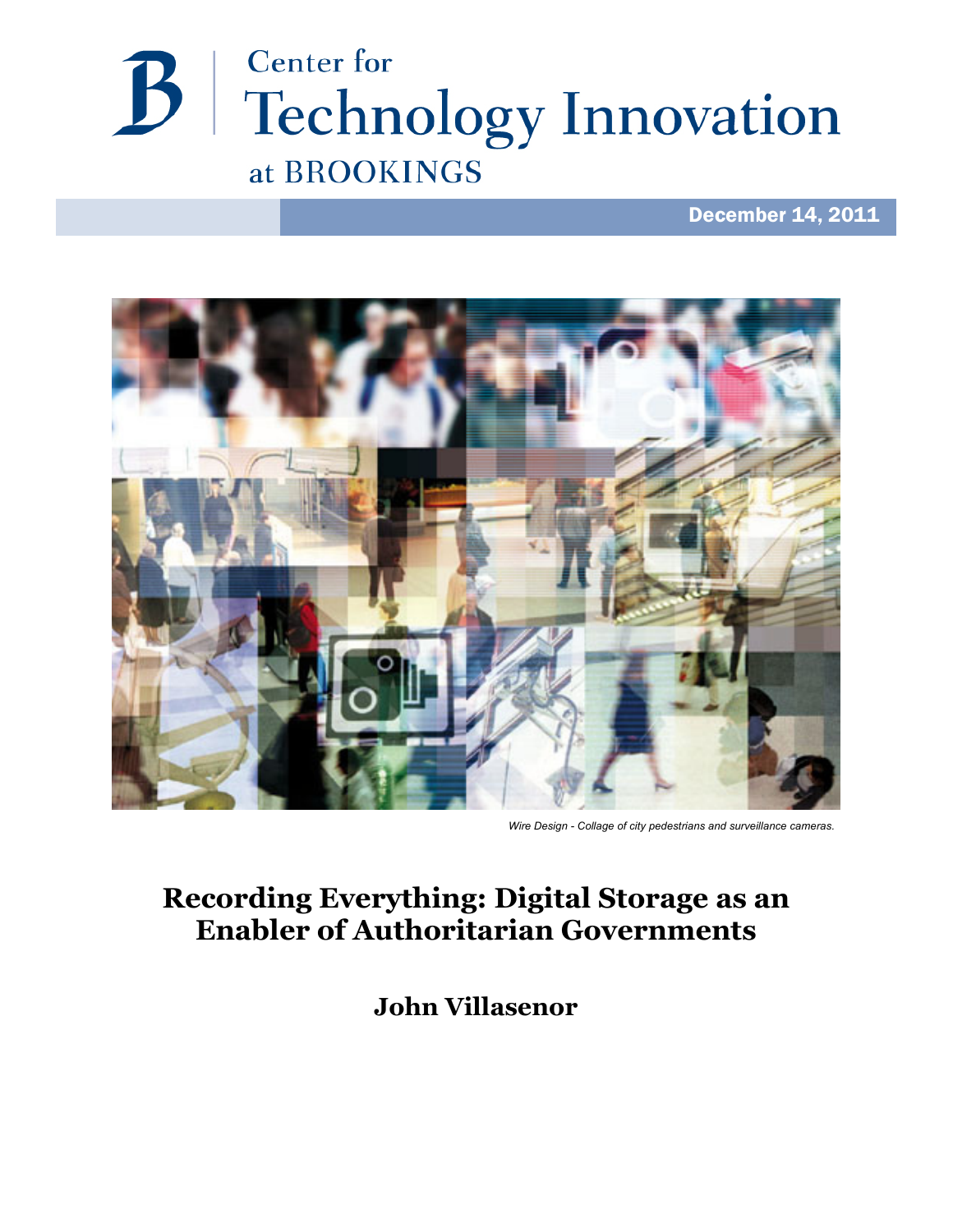#### EXECUTIVE SUMMARY

ithin the next few years an important threshold will be crossed: For the first time ever, it will become technologically and financially feasible for authoritarian governments to record nearly everything that is said or done within their borders – every phone conversation, electronic message, social media interaction, the movements of nearly every person and vehicle, and video from every street corner. Governments with a history of using all of the tools at their disposal to track and monitor their citizens will undoubtedly make full use of this capability once it becomes available. W

The Arab Spring of 2011, which saw regimes toppled by protesters organized via Twitter and Facebook, was heralded in much of the world as signifying a new era in which information technology alters the balance of power in favor of the repressed. However, within the world's many remaining authoritarian regimes it was undoubtedly viewed very differently. For those governments, the Arab Spring likely underscored the perils of failing to exercise sufficient control of digital communications and highlighted the need to redouble their efforts to increase the monitoring of their citizenry.

Technology trends are making such monitoring easier to perform. While the domestic surveillance programs of countries including Syria, Iran, China, Burma, and Libya under Gadhafi have been extensively reported, the evolving role of digital storage in facilitating truly pervasive surveillance is less widely recognized. Plummeting digital storage costs will soon make it possible for authoritarian regimes to not only monitor known dissidents, but to also store the complete set of digital data associated with everyone within their borders. These enormous databases of captured information will create what amounts to a surveillance time machine, enabling state security services to retroactively eavesdrop on people in the months and years before they were designated as surveillance targets. This will fundamentally change the dynamics of dissent, insurgency and revolution.

The coming era of ubiquitous surveillance in authoritarian countries has important consequences for American foreign policy as well, impacting issues as diverse as human rights, trade, nuclear nonproliferation, export control, and intellectual property security.



John Villasenor is a nonresident senior fellow in Governance Studies and in the Center for Technology Innovation at Brookings. He is also professor of electrical engineering at the University of California, Los Angeles.

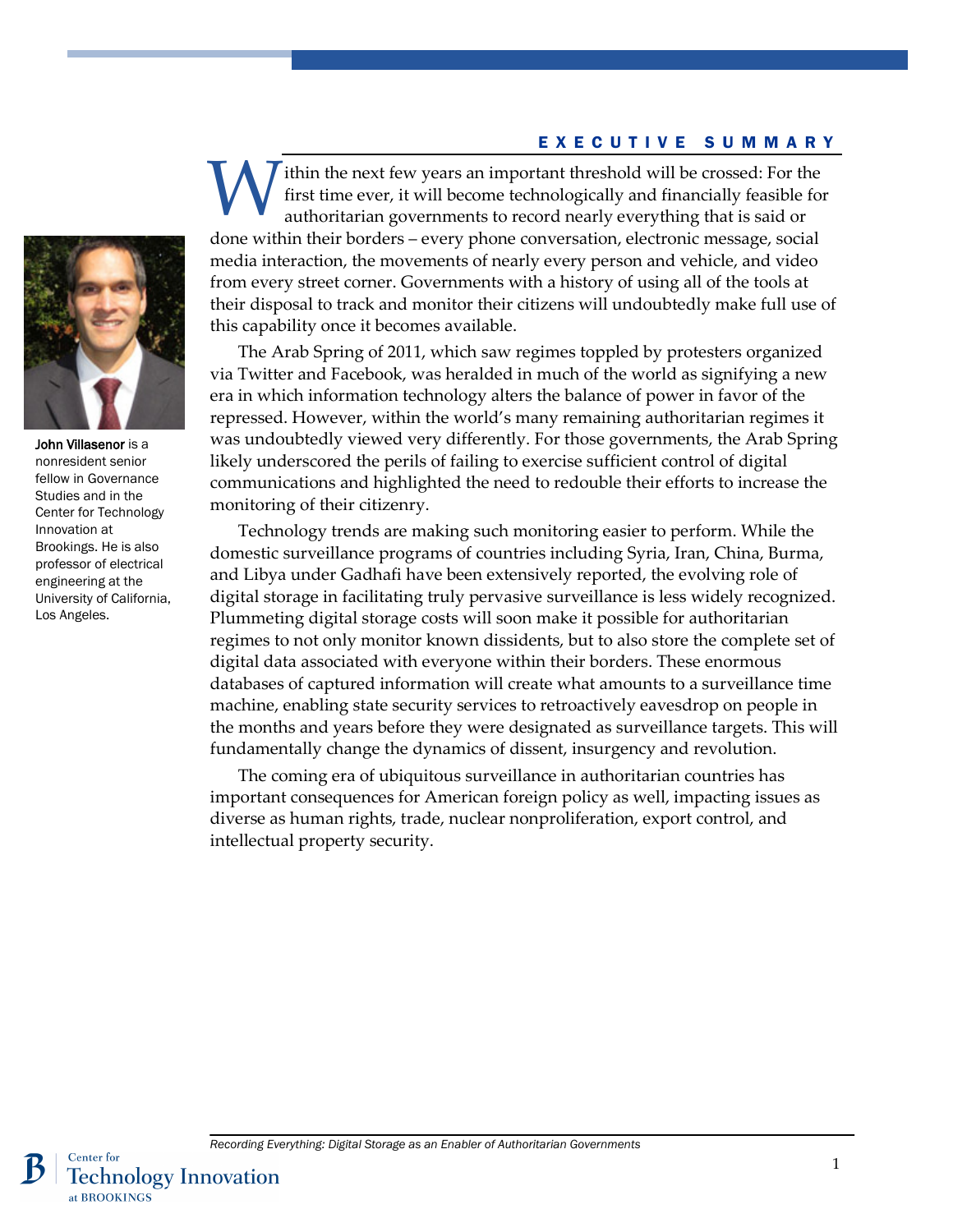### Introduction

When Moammar Gadhafi's forces lost control of Tripoli in August 2011, the Libyan state surveillance apparatus was exposed for ordinary Libyans and the rest of the world to see. As described in an August 30, 2011 *Wall Street Journal* article[,1](#page-10-0) companies found to have supplied communications interception and monitoring gear to Libya include French company Amesys, the Chinese telecommunications giant ZTE, and a small South African firm called VASTech. This equipment enabled Libya's state security apparatus to capture and archive "30 to 40 million minutes["2](#page-10-1) of telephone conversations every month and to regularly read e-mails exchanged among activists.

The Gadhafi regime was unusual among dictatorships only in that its internal spying activities were so thoroughly unmasked, not that they were occurring. There is ample evidence that other authoritarian regimes are embracing the extensive use of surveillance technology to track their own citizens as well. For example, the Syrian government under President Bashar al-Assad was reportedly working to install an interception system [3](#page-10-2) built by Italian surveillance company Area SpA, which appears to have in turn acquired and incorporated equipment and software from California-based NetApp and Blue Coat Systems, German company Utimaco, and France-based Qosmos.[4](#page-10-3) Evidence that Blue Coat surveillance products are being used by the Burmese government has also been uncovered.[5](#page-10-4)

The apparent presence of U.S.-built surveillance technology in countries such as Syria and Burma has led to Congressional calls for an investigation into NetApp and Blue Coat for possible American export control violations. Both companies have denied prior knowledge that their equipment was being sold inappropriately.[6](#page-10-5)

Even when all sellers and resellers of American-built surveillance equipment follow export control regulations, governments of export-restricted countries have other avenues for building a domestic spying capability. One option is to acquire equipment such as video cameras that can fall outside the scope of American export control laws, but that can nonetheless be used for surveillance. This approach is being used by the local government in the inland Chinese city of Chongqing, which is installing a massive network of video cameras using equipment supplied in part by Cisco.<sup>[7](#page-10-6)</sup> While the "Peaceful Chongqing" project is portrayed as an anti-crime initiative, the data it collects will clearly be of value to authorities interested in monitoring and suppressing unapproved demonstrations as well.

There is also an enormous amount of non-American surveillance technology on the international market, some made in countries that have much laxer export control standards than the United States. The Iranian government, which is subject to extensive U.S. export control restrictions, has reportedly purchased electronic communications tracking technology from by Chinese telecommunications giant Huawei. [8](#page-10-7) Countries can also perform surveillance using homegrown technologies.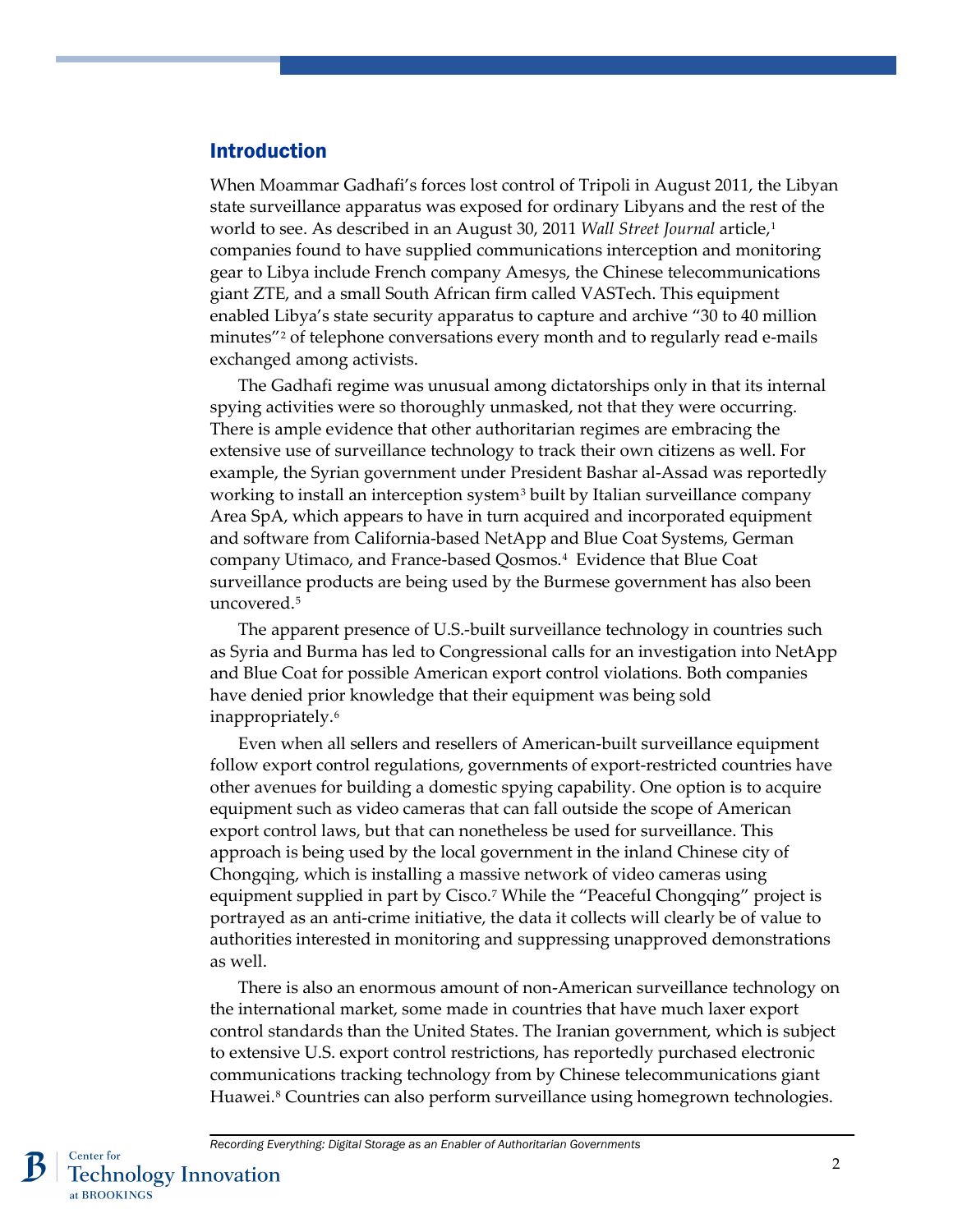In July, officials in Beijing began requiring businesses including hotels, restaurants, and cafes to install Wi-Fi monitoring software developed by a Shanghai company under a contract from the Chinese government.[9](#page-10-8)

As these examples illustrate, authoritarian governments can acquire the components of a surveillance infrastructure from any number of sources across the globe or at home. In practice, therefore, an important limiting factor in the ability of these governments to employ technology in the service of their domestic spying programs is the state of technology itself. Storage technology is particularly important in this respect because it supplies the literal memory of a vast domestic surveillance apparatus.

#### How Much Storage Does it Take to Record Everything?

There is nothing new or noteworthy about the observation that storage costs are declining exponentially. The thresholds that get crossed along the way, however, correlate to broad shifts in the power and impact of information technology. In 1984, the commercial availability of consumer-grade 10-megabyte hard disks made it possible, as observed by the *New York Times*, to store "the equivalent of around 2,500 typed pages," removing the need "to plow through half a dozen file cabinets." By the end of the next decade, devices that could hold the digital equivalent of millions of pages of text were considered unremarkable, but storage of digital music was still a challenge. Most MP3 players of that era, noted a 1999 *New York Times* article, could "store no more than 64 minutes of high-quality music."[10](#page-10-9)

Today's pocket-sized Apple iPod Classic can store "up to 40,000 songs, 200 hours of video, or 25,000 photos."<sup>[11](#page-10-10)</sup> When that much information can be held in the palm of a hand, the prospect that an authoritarian government could archive the entire life of a nation no longer seems impossible. Declining storage costs will make such monitoring not only possible, but likely.

Figure 1 shows the inflation-adjusted retail cost of hard disk storage on a dollars per gigabyte basis since 1980. [12](#page-11-0) Over the past three decades, storage costs have declined by a factor of 10 approximately every 4 years,<sup>[13](#page-11-1)</sup> reducing the pergigabyte cost from approximately \$85,000 (in 2011 dollars) in mid-1984[14](#page-11-2) to about five cents today.[15](#page-11-3) In other words, storage costs have dropped by a factor of well over one million since 1984. Not surprisingly, that fundamentally changes the scale of what can be stored.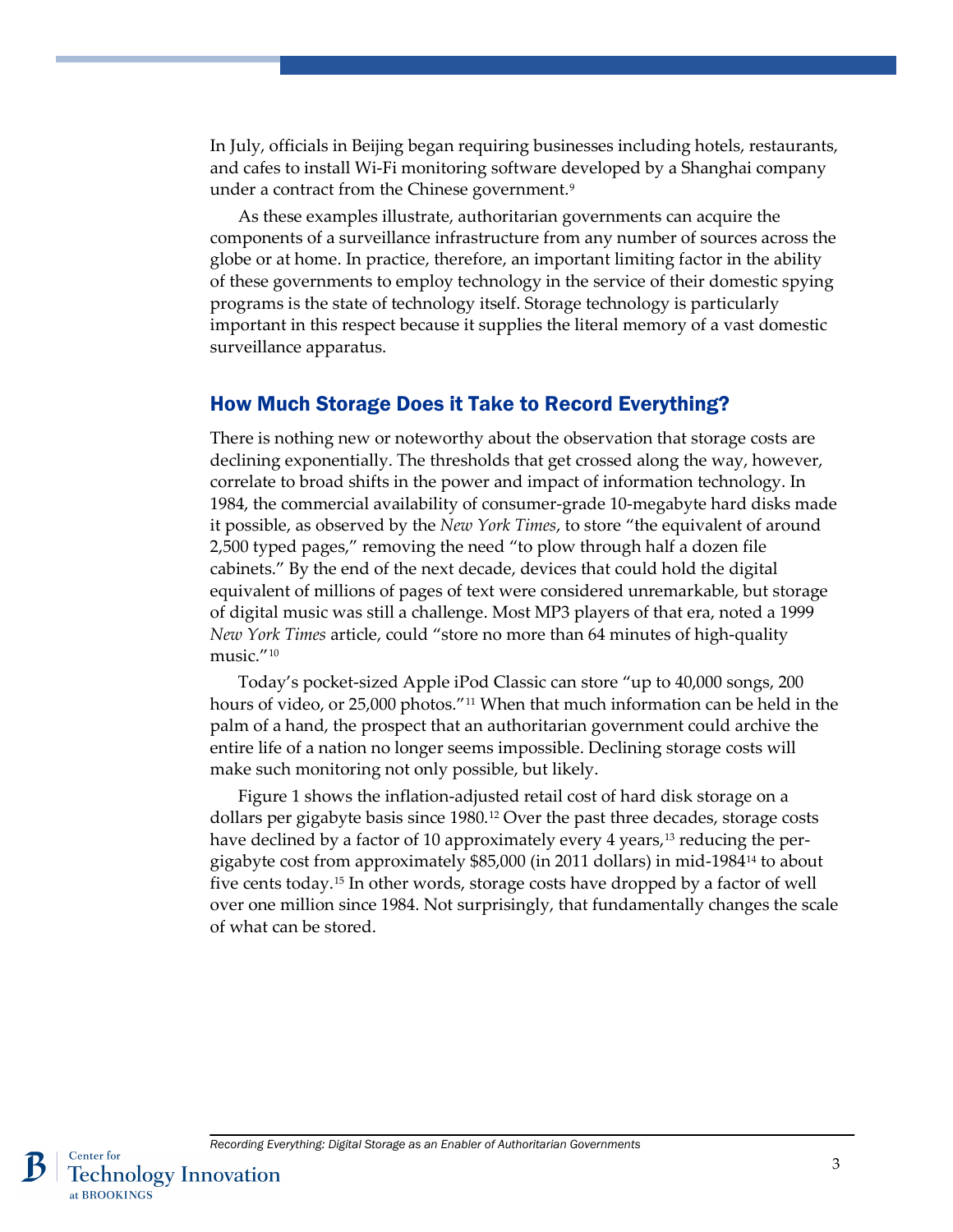

So what, exactly would it take to store everything? The answer depends in part on the nature of the information. Location data is far less voluminous than audio from phone calls, which in turn requires much less storage than video.

Location data, which is readily obtained from mobile phones, Wi-Fi connections, and GPS receivers, can already easily be archived. It takes fewer than 75 bits (ones and zeros) to pinpoint a person's location anywhere on the earth to an accuracy of about 15 feet.<sup>[16](#page-11-4)</sup> The information identifying the location of each of one million people to that accuracy at 5-minute intervals, 24 hours a day for a full year could easily be stored in 1,000 gigabytes, which would cost slightly over \$50 at today's prices. For 50 million people, the cost would be under \$3000.

The audio for all of the telephone calls made by a single person over the course of one year could be stored using roughly 3.3 gigabytes. [17](#page-12-0) On a per capita basis, the cost to store all phone calls will fall from about 17 cents per person per year today to under 2 cents in 2015. For a country like Syria, which has a population of 15 million people over the age of  $14<sub>18</sub>$  $14<sub>18</sub>$  $14<sub>18</sub>$  the current cost to purchase storage sufficient to hold one year's worth of phone calls for the entire country would be about \$2.5 million<sup>[19](#page-12-2)</sup> – a high number but certainly not beyond governmental reach. If historical cost trends continue, the annual cost in 2011 dollars to purchase enough storage for Syria's government to record all calls made in that country will fall to about \$250,000 by 2016 and to about \$25,000 by 2020. Iran has an over-age-14 population of 59 million,<sup>[20](#page-12-3)</sup> so the corresponding cost to the Iranian government to record all calls in Iran would be about four times higher than in Syria. Cost will soon be no object for internal security services wishing to store everything said on a telephone in Syria, Iran, or even in a much more populous nation such as China.

Video surveillance can generate far more data than audio surveillance. The storage requirements for video depend on factors including the number of cameras used, the resolution of the images and the number of image frames per second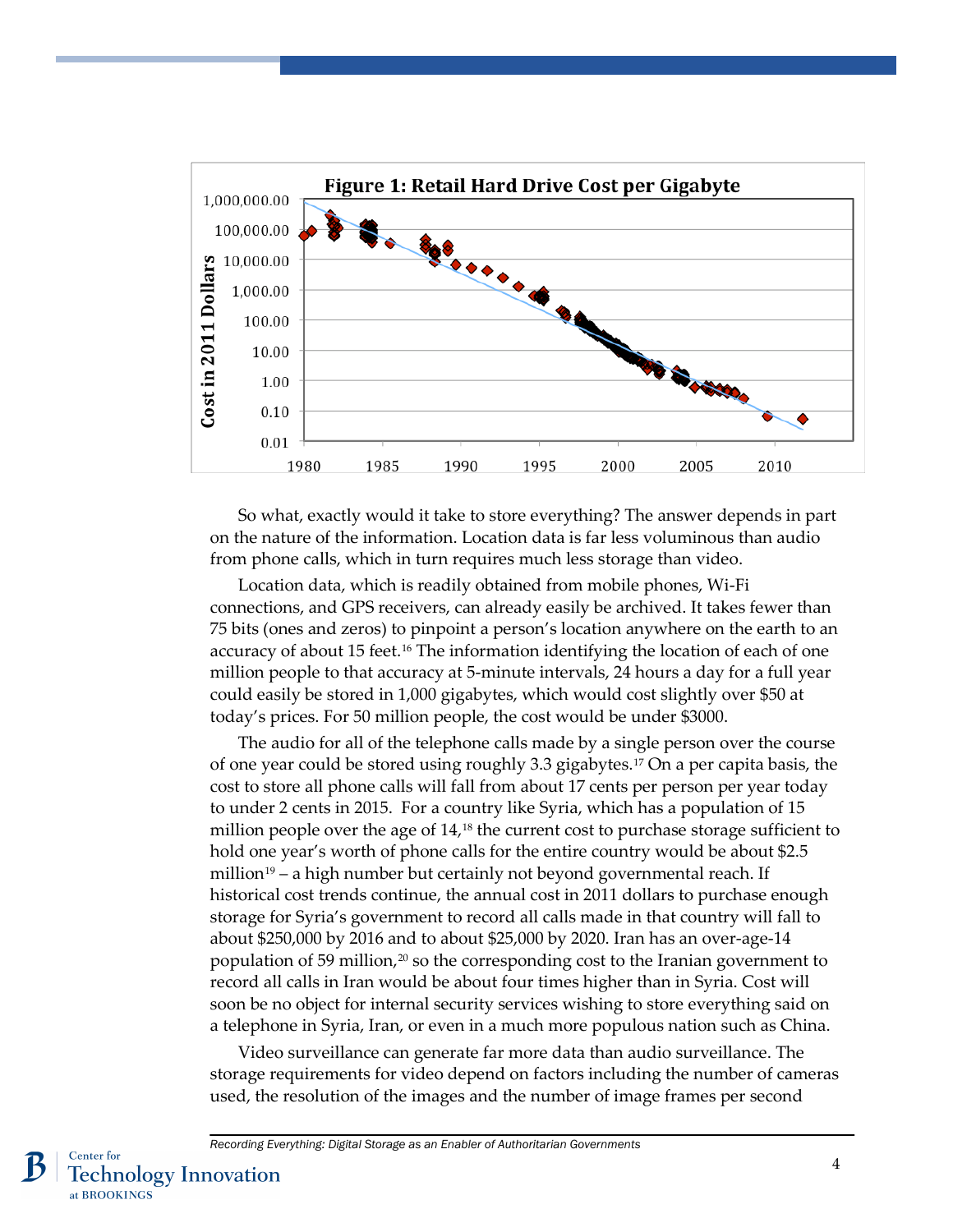captured. At a relatively slow five frames per second, a fairly high-resolution<sup>[21](#page-12-4)</sup> traditional video surveillance camera might generate<sup>[22](#page-12-5)</sup> about 1 megabit per second of data. By contrast, full-motion, true "high definition"[23](#page-12-6) video at 30 frames per second can produce anywhere from about 2 to 5 or more megabits per second.<sup>[24](#page-13-0)</sup>

Cities around the world are increasingly deploying extensive camera systems to capture vehicle license plate numbers. As of early 2011, there were over 4000 such cameras in England and Wales providing continuous license plate data for traffic for cities including London, Birmingham, and Manchester.[25](#page-13-1) Washington D.C. has a network of 73 license plate cameras.[26](#page-13-2) New York uses a combination of over 100 cameras mounted at fixed roadside locations and an additional 130 cameras affixed to police cars.<sup>[27](#page-13-3)</sup> Plate reading cameras are also being used in Canada, Australia, and India.

The deployments listed above are occurring in countries with robust ongoing debates regarding the balance of privacy and security. Privacy concerns have led to limitations on the length of time that plate data is retained – 72 hours, for example, in the case of Toronto [28](#page-13-4) and three years for the system in Washington.[29](#page-13-5) In authoritarian countries, however, there is essentially no open privacy debate, and governments have little incentive not to build permanent archives of license plate tracking information.

Over the course of a full year, a system of 1,000 roadside license plate reading cameras each producing 1 megabit per second would generate image data that could be held in storage costing about \$200,000. The resulting database of license plate numbers (as opposed to the images used to obtain the numbers) could be stored for a small fraction of this cost.

Memory costs do not become a major obstacle to video surveillance unless the system is truly massive. Even then, the obstacle will only be temporary. The Chinese "Peaceful Chongqing" project will utilize up to 500,000 video cameras to blanket a city with a population of 12 million, $30$  corresponding to one video camera for every 24 people. If each camera in that system were to produce an average of 3 megabits per second,<sup>[31](#page-13-7)</sup> the corresponding annual cost to purchase storage to contain this data would be about \$300 million dollars – an amount that would today be prohibitive. As a result, in the near term, operators of video surveillance deployments on the scale of the Peaceful Chongqing project will have to make choices. They can opt, for example, to store high-resolution data for only a limited amount of time. Or, they can permanently archive data from all of the cameras but at a lower image quality, resolution, or frame rate.

By the latter half of the decade, storage cost trends will make the need to make such choices obsolete. By 2020 the cost to store, in high resolution, all of the video acquired by the Chongqing network will drop to a much more practical \$3 million per year. On a per capita basis this corresponds to about 25 cents per person per year, an amount that could easily be budgeted or even extracted from the population being monitored through a euphemistically worded "public safety tax."

In the longer term it is also possible that authoritarian regimes will choose to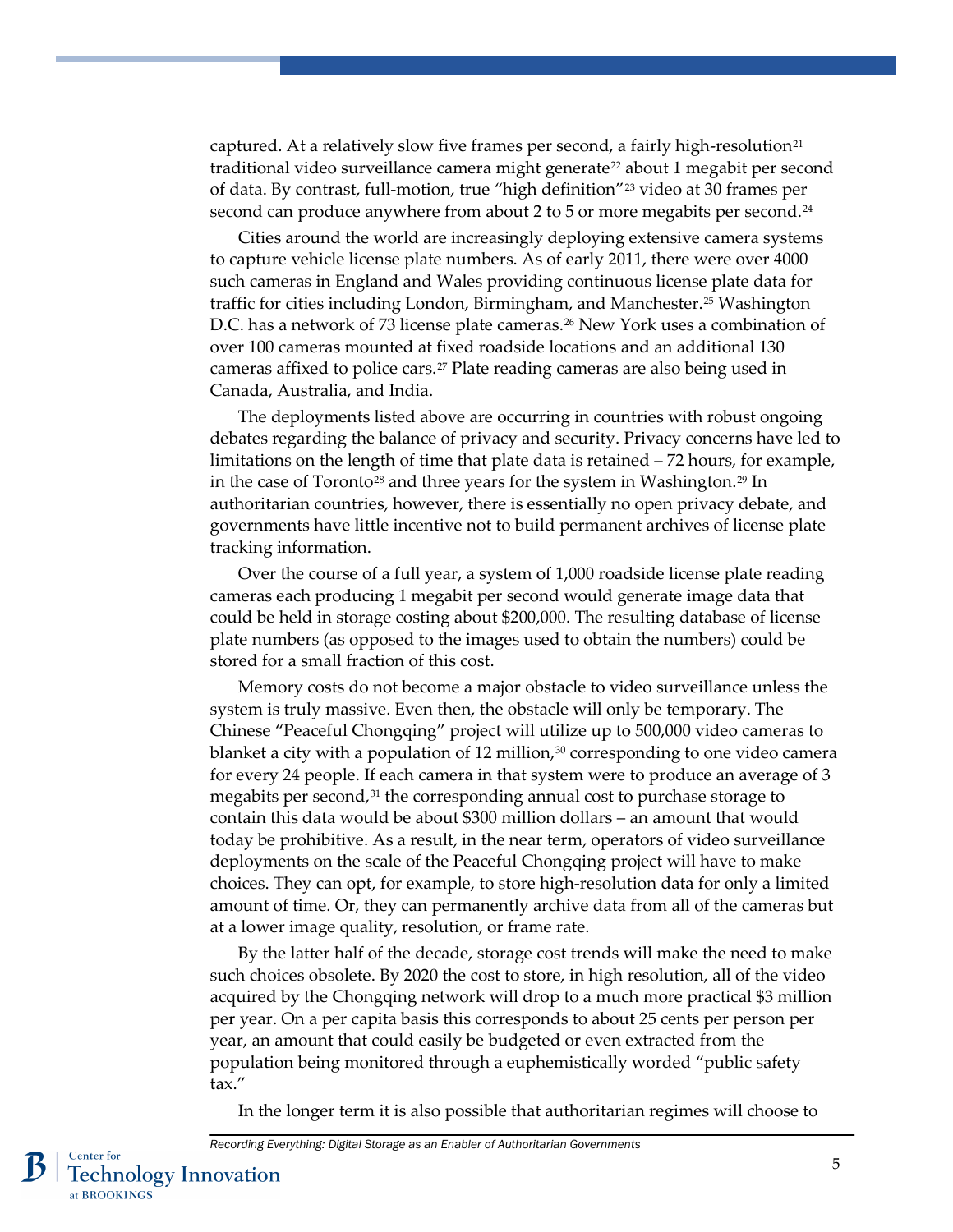augment and eventually supplant their own storage facilities by renting storage from cloud-based storage providers. At large volumes, the current monthly cost to rent storage is roughly equivalent to the amount that would be needed to purchase it outright.[32](#page-13-8) For countries building data archiving systems on a scale where the storage costs are a significant impediment, owning is still far more cost-effective than renting. However, when storage purchase costs decline to the point where they constitute only a small fraction of the overall costs of acquiring and maintaining an archive, rental will become a more attractive option.

Of course, building a system to actually archive and exploit all of the video from public spaces, audio from telephone conversations, and location information from mobile devices requires far more than simply obtaining the requisite amount of digital storage. The data would need to be acquired, managed, aggregated, and made accessible and searchable with appropriate analysis tools. However, the problem of managing large data sets occurs in many contexts, not just in the surveillance of people in authoritarian countries. Many of the solutions that are being developed in the commercial world for searching and analyzing data could be applied to state-sponsored surveillance as well.

### What about Encryption?

In principle, encryption offers a way for opponents of authoritarian regimes to communicate securely, greatly reducing the value of intercepted data. In practice, however, codes<sup>[33](#page-13-9)</sup> have a tendency to be much less resilient than their designers and users anticipated. In fact, the history of encryption is in many respects the story of how codes thought to be secure were cracked.

Broken codes played a prominent role in the failed 1586 plot to assassinate Queen Elizabeth and place Mary, Queen of Scots on the throne. [34](#page-13-10) The codes produced by the German Enigma machines used during World War II were cracked by Polish and British mathematicians, providing the Allies with nearly immediate access to enormous amounts of information regarding German war plans and troop movements. The data encryption standard, known by the algorithm DES, was developed in the late 1970s through a close collaboration between IBM and the U.S. government. It was claimed to be secure by its proponents, and was widely deployed both in the United States and abroad. But in 1998, a machine designed under the auspices of the Electronic Frontier Foundation was able to break DES in 56 hours of computation.<sup>[35](#page-13-11)</sup> Today, there are a variety of modern encryption methods that are believed to be secure. However, similar beliefs have consistently proven wrong in the past, and it seems likely that at least some of the confidence placed in today's commonly used encryption methods will someday prove to be misplaced.

Against this backdrop, dissidents in authoritarian regimes face multiple obstacles in keeping their intercepted electronic communications secure. The simplest is carelessness. Many people who have good reason to believe that their communications may be targeted for interception do not always implement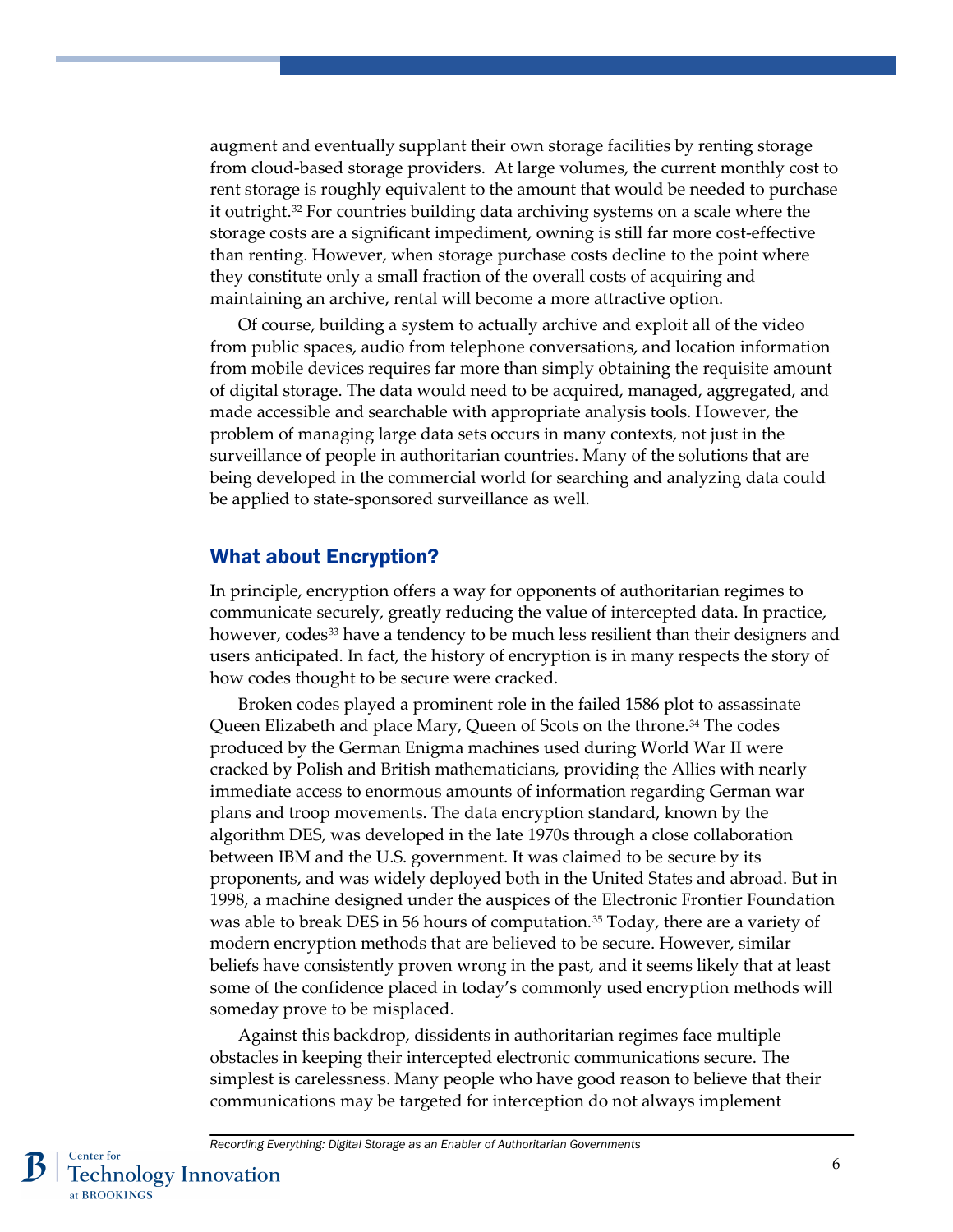sufficient data security measures.<sup>[36](#page-13-12)</sup>

Overconfidence with respect to the security of communications technologies is a longstanding risk. The encrypted letter written by Mary, Queen of Scots conveying her complicity in the plot against Queen Elizabeth led to her beheading after the plot was foiled. $37$  Until relatively recently, Skype has often been assumed to offer secure communications. However, authorities in China, the United States, and Europe have all been reported as working on cracking the encryption used in Skype.<sup>[38](#page-14-0)</sup> In addition, in the fall of 2011 a team of researchers from Germany, France, and the United States published a paper<sup>[39](#page-14-1)</sup> demonstrating that Skype users are vulnerable to eavesdropping that could expose their physical location as well as information about files they are acquiring or sharing via peer-to-peer services.[40](#page-14-2) German law enforcement agencies have also been accused of using malware to compromise Skype sessions[.41](#page-14-3) And, as researchers at the University of North Carolina have recently demonstrated, there is a class of linguistics-based methods that could allow eavesdroppers to circumvent the encryption in Skype and other VoIP communications altogether.[42](#page-14-4)

Even the most securely encrypted messages can be decoded if the decryption keys are compromised. This could occur through keyloggers or other malware, by informants cooperating with authoritarian governments, or by dissidents who are blackmailed, deceived, or otherwise induced to divulge information enabling message decryption.

Finally, even when codes remain secure, the very act of using them can attract attention. A resident of an authoritarian nation who goes to great lengths to encrypt his or her electronic communications may be identified as a potential threat by state security services on that basis alone. Thus, while encryption is a potentially powerful tool for opponents of authoritarian regimes, there are many obstacles to its effective use, particularly when all messages, including those that are encrypted, are intercepted.

#### Pervasive Monitoring and the Dynamics of Dissent

In 2008, social scientist Mohammed Ibrahrine published a paper titled "Mobile Communication and Sociopolitical Change in the Arab World" that highlighted the important role of mobile phones in "empowering and mobilizing marginalized groups" and "increasing the range of alternative actions available to individuals, opposition forces, and civil society groups."[43](#page-14-5) It was an early observation of the now widely recognized power of mobile communications to organize dissent.

However, some aspects of the ability of information technology to shift the balance of power away from repressive regimes and in favor of their opponents are temporary. When, as has been the case, the flood of electronic information is too voluminous for authoritarian governments to capture, store, and effectively analyze in its entirety, the information advantage can indeed lie with regime opponents. It is an advantage that has recently been exploited to varying degrees of success in Tunisia, Iran, Syria, Egypt, Libya, and elsewhere.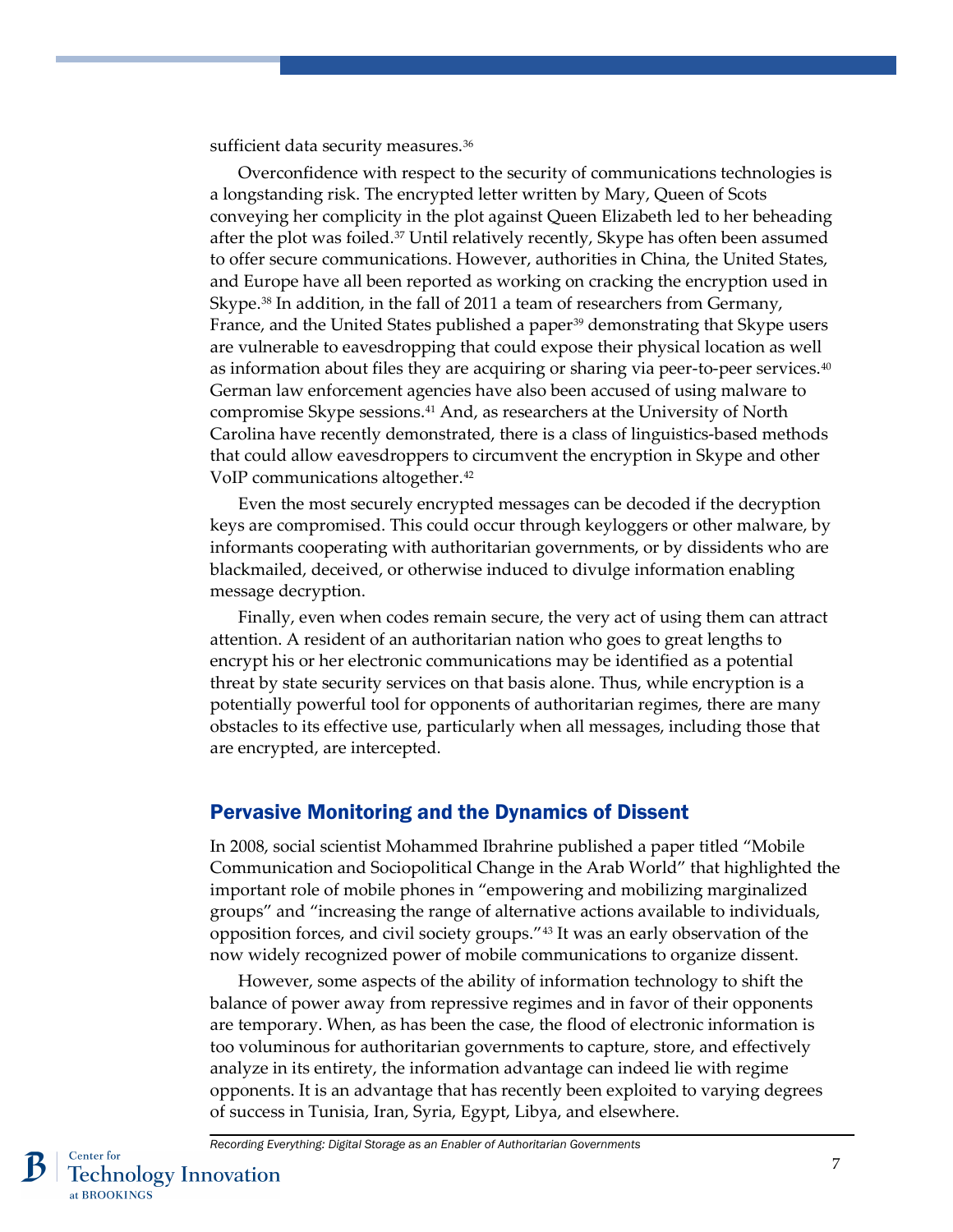But the ability to record everything will tilt the playing field back in favor of repressive governments by laying the foundation for a plethora of new approaches to targeting dissent. When all of the telephone calls in an entire country can be captured and provided to voice recognition software programmed to extract key phrases, and when video footage from public spaces can be correlated in real time to the conversations, text messages, and social media traffic associated with the people occupying those spaces, the arsenal of responses available to a regime facing dissent will expand. Some changes will be immediate and tactical. Instead of implementing broad social media or Internet shutdowns in response to unrest,<sup>44</sup> governments in possession of complete communications databases will be able to conduct more selective censorship or alteration of message traffic during periods of instability. This will provide a greater capability to shape or quell dissent.

Pervasive monitoring will provide what amounts to a time machine allowing authoritarian governments to perform retrospective surveillance. For example, if an anti-regime demonstrator previously unknown to security services is arrested, it will be possible to go back in time to scrutinize the demonstrator's phone conversations, automobile travels, and the people he or she met in the months and even years leading up to the arrest.

There are also longer-term consequences that include a thinning in the ranks of regime opponents. By definition, organized dissent requires that dissenters have the ability to exchange information. Prominent opponents of repressive governments have learned to expect tracking of their movements and interception of their phone calls and other forms of electronic communications. But when technology enables an entire country's worth of communications to be intercepted, the circle of people whom dissidents will be able to recruit to their ranks will narrow.

In addition, knowledge that communications are archived will reduce the willingness of dissidents to speak frankly even over encrypted communications. Time will often favor an authoritarian government able to store intercepted data that is initially too securely encrypted to decode. Due to some combination of advances in code-breaking, computing capabilities or intentional or unintentional compromise of decryption keys, many encrypted messages will become decodable by state security services. Awareness of the likelihood that all messages – including those that are encrypted – will eventually be read by security services will chill dissent.

#### **Conclusions**

Declining storage costs will soon make it practical for authoritarian governments to create permanent digital archives of the data gathered from pervasive surveillance systems. In countries where there is no meaningful public debate on privacy, there is no reason to expect governments not to fully exploit the ability to build databases containing every phone conversation, location data for almost every person and vehicle, and video from every public space in an entire country.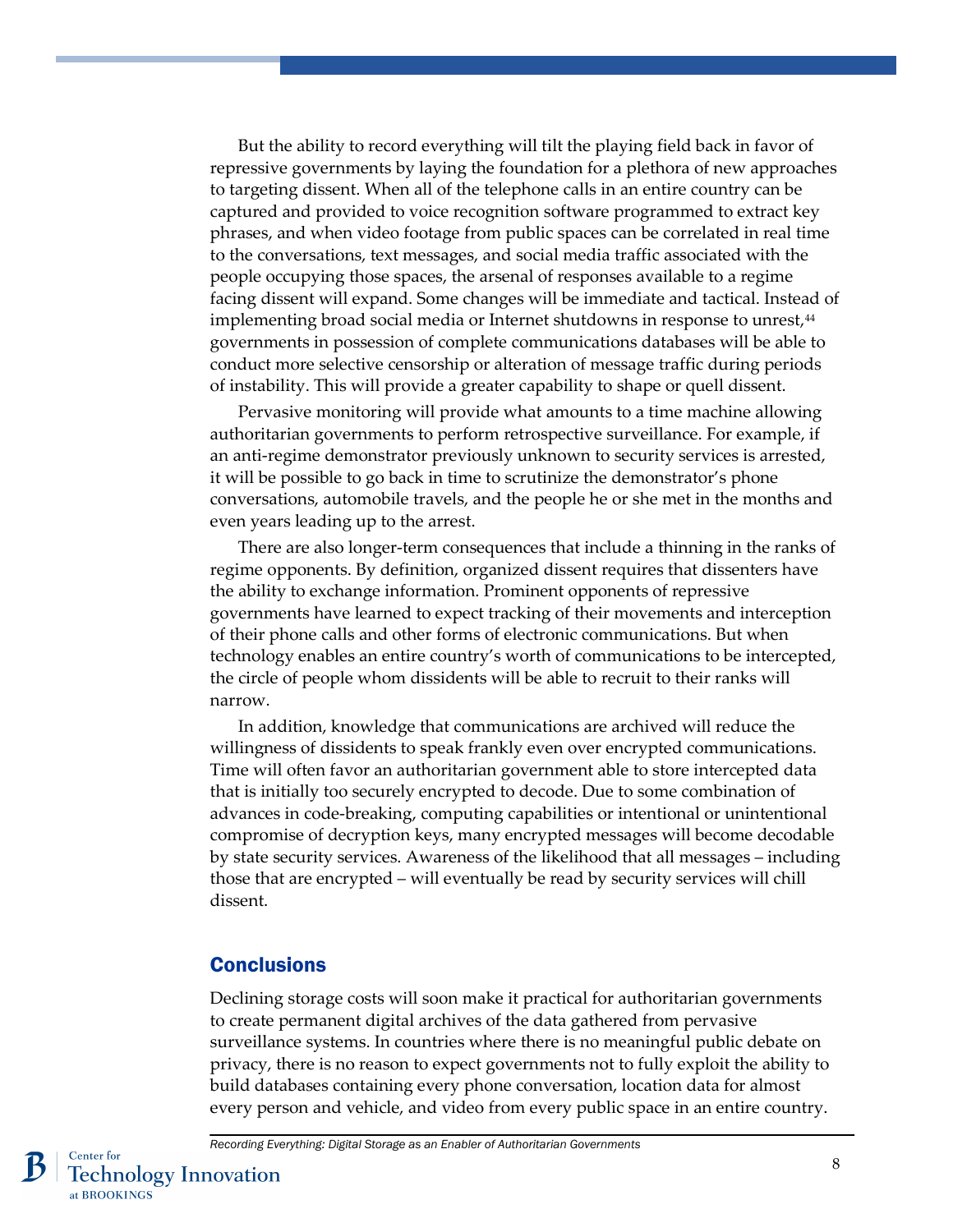This will greatly expand the ability of repressive regimes to perform surveillance of opponents and to anticipate and react to unrest. In addition, the awareness among the populace of pervasive surveillance will reduce the willingness of people to engage in dissent.

The coming era of ubiquitous surveillance in authoritarian countries has important implications for American foreign policy. Strategies for engaging with these countries will benefit from specific consideration of the presence, growth and increasing impact of these enormous digital databases. This will impact human rights, trade, export control, intellectual property security, and the operation of multinational businesses with in-country facilities, subsidiaries, or subcontractors.

Finally, the use by authoritarian governments of systems that record everything in the complete absence of privacy considerations will lead to a long list of other unforeseen and generally negative consequences. Unfortunately, the residents of those countries, as well as the rest of us, will soon start to find out just what those consequences are.

#### Governance Studies The Brookings Institution 1775 Massachusetts Ave., NW Washington, DC 20036 Tel: 202.797.6090 Fax: 202.797.6144

[www.brookings.edu/governance.aspx](http://www.brookings.edu/governance.aspx)

Editor Christine Jacobs

Production & Layout John S Seo

### E-mail your comments to gscomments@brookings.edu

*The Governance Studies Program at the Brookings Institution works to improve the performance of our national government and better the economic security, social welfare, and opportunity available to all Americans. Governance Studies enjoys an established reputation for outstanding scholarship and research int[o U.S. politics](http://www.brookings.edu/topics/u-s--politics.aspx) and domestic public policy issues, and examines the major institutions of our democracy, including th[e legislative,](http://www.brookings.edu/topics/u-s--congress.aspx) [executive](http://www.brookings.edu/topics/executive-branch.aspx) an[d judicial](http://www.brookings.edu/topics/u-s--judiciary.aspx) branches of government. The conclusions and recommendations of any Brookings publication are solely those of its author(s), and do not reflect the views of the Institution, its management, or its other scholars*.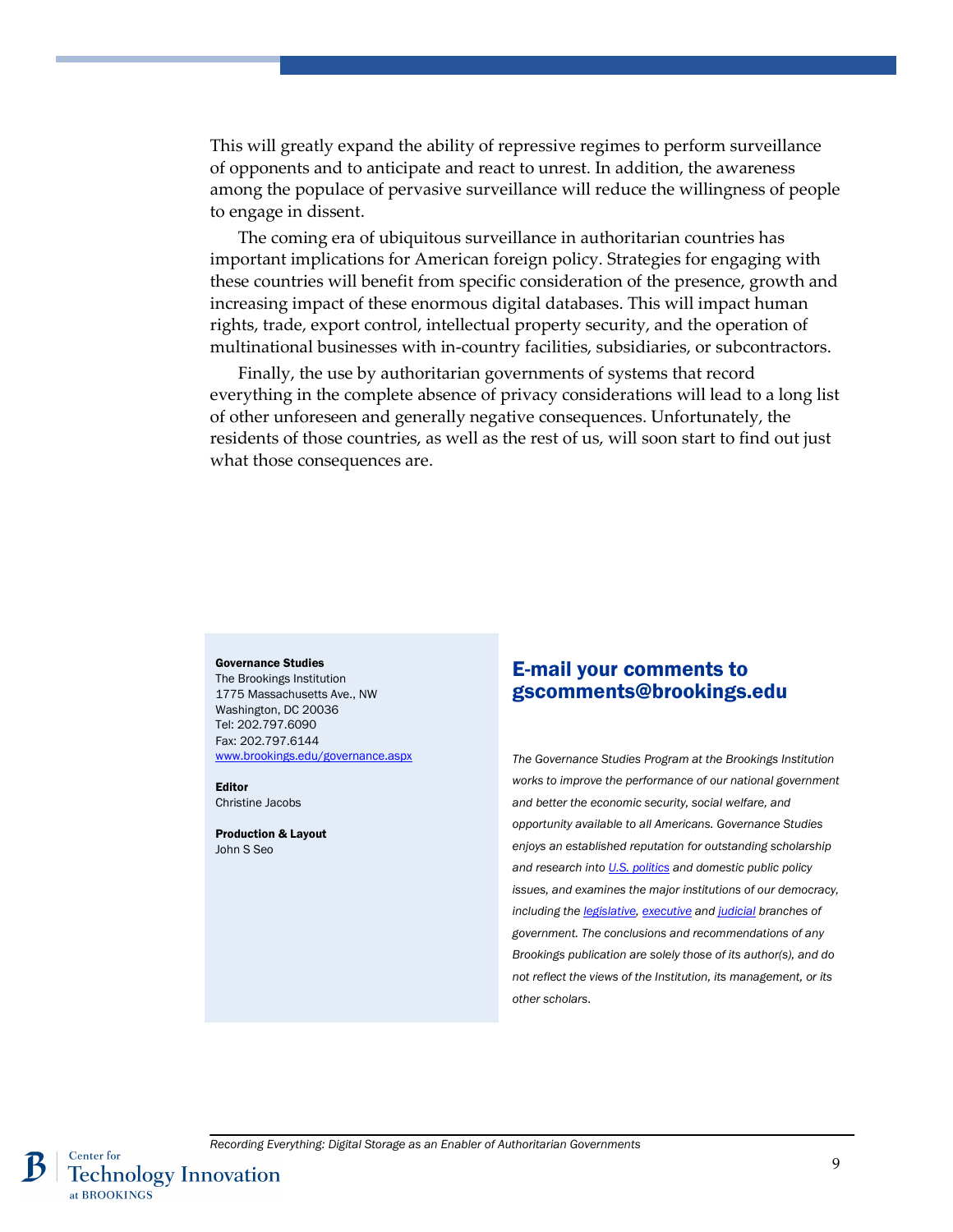# **Endnotes**

<span id="page-10-0"></span><sup>1</sup> Paul Sonne and Margaret Coker, "Firms Aided Libyan Spies," *Wall Street Journal*, August 30, 2011,

<http://online.wsj.com/article/SB10001424053111904199404576538721260166388.html> , retrieved November 11, 2011.

<span id="page-10-1"></span><sup>2</sup> Ibid.

 $\overline{a}$ 

<span id="page-10-2"></span><sup>3</sup> Ben Elgin and Vernon Silver, "Syria Crackdown Gets Italy Firm's Aid With U.S.-Europe Spy Gear," *Bloomberg*, November 3, 2011,

[http://www.bloomberg.com/news/2011-11-03/syria-crackdown-gets-italy-firm-s](http://www.bloomberg.com/news/2011-11-03/syria-crackdown-gets-italy-firm-s-aid-with-u-s-europe-spy-gear.html)[aid-with-u-s-europe-spy-gear.html,](http://www.bloomberg.com/news/2011-11-03/syria-crackdown-gets-italy-firm-s-aid-with-u-s-europe-spy-gear.html) retrieved November 11, 2011.

<span id="page-10-3"></span><sup>4</sup> Following the *Bloomberg* articles, Area SpA's CEO and Utimaco have stated that they were no longer moving forward on the project in Syria. See Ivan Watson, "Cyberwar explodes in Syria," CNN, November 22, 2011,

[http://www.cnn.com/2011/11/22/world/meast/syria-cyberwar/index.html,](http://www.cnn.com/2011/11/22/world/meast/syria-cyberwar/index.html) retrieved November 25, 2011.

<span id="page-10-4"></span><sup>5</sup> Andy Greenberg, "Researchers Spot Blue Coat Web Control Gear In Another Repressive Regime: Burma," *Forbes*, November 9, 2011,

[http://www.forbes.com/sites/andygreenberg/2011/11/09/researchers-spot-blue](http://www.forbes.com/sites/andygreenberg/2011/11/09/researchers-spot-blue-coat-web-control-gear-in-another-bad-regime-burma/)[coat-web-control-gear-in-another-bad-regime-burma/,](http://www.forbes.com/sites/andygreenberg/2011/11/09/researchers-spot-blue-coat-web-control-gear-in-another-bad-regime-burma/) retrieved November 11, 2011.

<span id="page-10-5"></span><sup>6</sup> Ben Elgin and Vernon Silver, "NetApp Role in Syria Spy Project Spurs Demands for U.S. Inquiry," *Business Week*, November 11, 2011,

[http://www.businessweek.com/news/2011-11-11/netapp-role-in-syria-spy-project](http://www.businessweek.com/news/2011-11-11/netapp-role-in-syria-spy-project-spurs-demands-for-u-s-inquiry.html)[spurs-demands-for-u-s-inquiry.html,](http://www.businessweek.com/news/2011-11-11/netapp-role-in-syria-spy-project-spurs-demands-for-u-s-inquiry.html) retrieved November 12, 2011

<span id="page-10-6"></span><sup>7</sup> Loretta Chao and Don Clark, "Cisco Poised to Help China Keep an Eye on Its Citizens," *Wall Street Journal*, July 5, 2011,

<http://online.wsj.com/article/SB10001424052702304778304576377141077267316.html> , retrieved November 11, 2011.

<span id="page-10-7"></span><sup>8</sup> Steve Stecklow, Farnaz Fassihi, and Loretta Chao, "Chinese Tech Giant Aids Iran," *Wall Street Journal*, October 27, 2011,

<http://online.wsj.com/article/SB10001424052970204644504576651503577823210.html> , retrieved November 13, 2011.

<span id="page-10-8"></span><sup>9</sup> Andrew Jacobs, "China Steps Up Web Monitoring, Driving Many Wi-Fi Users Away," *New York Times*, July 25, 2011,

[http://www.nytimes.com/2011/07/26/world/asia/26china.html,](http://www.nytimes.com/2011/07/26/world/asia/26china.html) retrieved November 12, 2011.

<span id="page-10-9"></span><sup>10</sup> Michel Marriott, "Digital Players Break New Ground," *New York Times*, November 18, 1999,

[http://www.nytimes.com/1999/11/18/technology/digital-players-break-new](http://www.nytimes.com/1999/11/18/technology/digital-players-break-new-ground.html)[ground.html,](http://www.nytimes.com/1999/11/18/technology/digital-players-break-new-ground.html) retrieved November 19, 2011.

<span id="page-10-10"></span><sup>11</sup> [http://www.apple.com/ipodclassic/,](http://www.apple.com/ipodclassic/) retrieved November 19, 2011.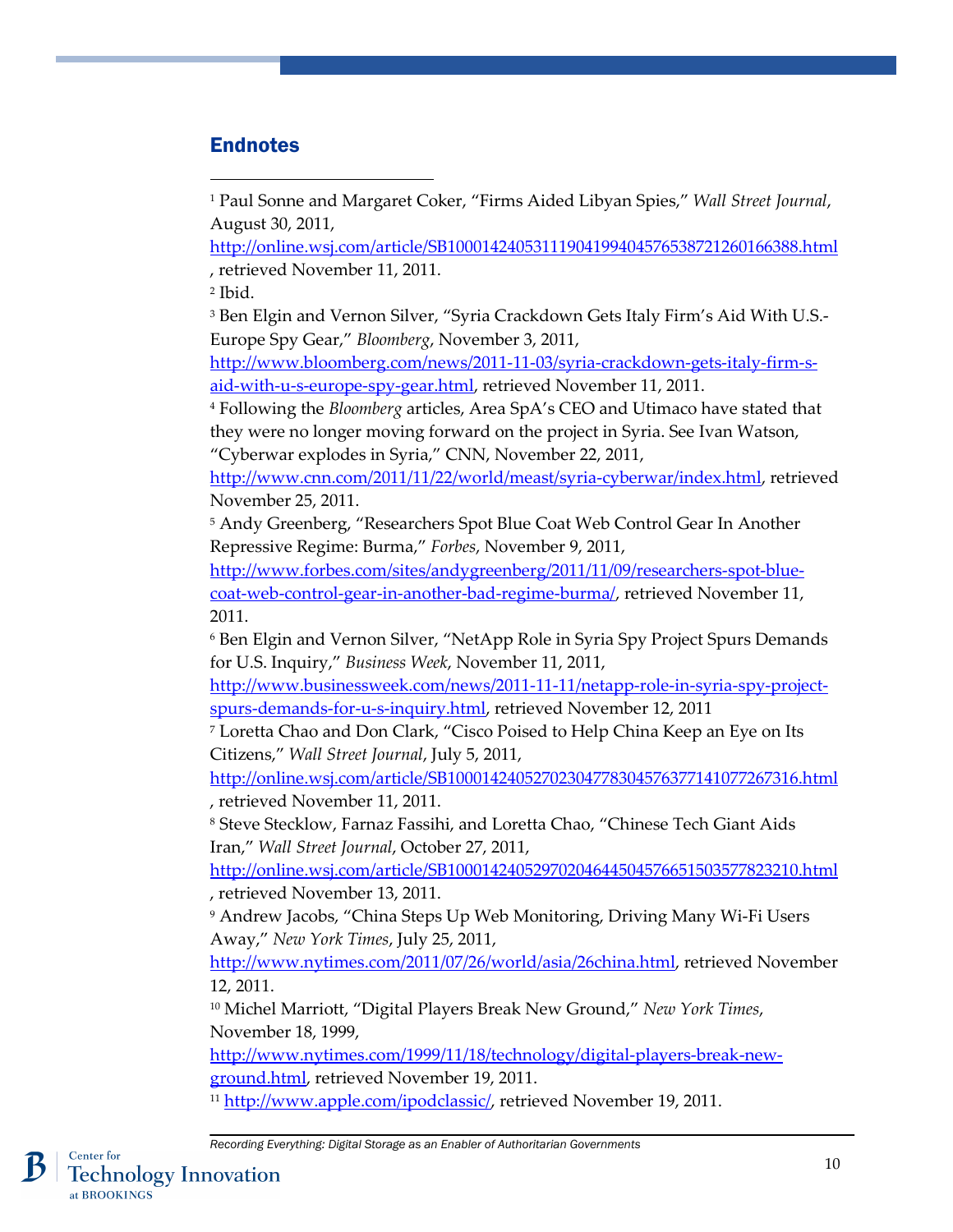<span id="page-11-0"></span> $12$  Non-inflation-adjusted hard drive costs on a dollars per gigabyte basis were compiled by Matt Komorowski and published at [http://www.mkomo.com/cost](http://www.mkomo.com/cost-per-gigabyte)[per-gigabyte,](http://www.mkomo.com/cost-per-gigabyte) retrieved November 13, 2011. Those data in turn were attributed to an extensive set of archival storage cost records compiled at [http://ns1758.ca/winch/winchest.html.](http://ns1758.ca/winch/winchest.html) To generate the data for Figure 1, the costs listed at<http://www.mkomo.com/cost-per-gigabyte> were adjusted for inflation using the CPI numbers published by the Social Security Administration at [http://www.ssa.gov/oact/STATS/avgcpi.html,](http://www.ssa.gov/oact/STATS/avgcpi.html) retrieved November 13, 2011. The CPI for Q3 2011 was used as the basis for computing costs expressed in 2011 dollars. An additional data point of 5.3 cents per gigabyte as of October 2011 was added to the data at [http://www.mkomo.com/cost-per-gigabyte.](http://www.mkomo.com/cost-per-gigabyte) The October 2011 data point was based on the following article: Kim Saccio-Kent, "Seagate Barracuda XT 3TB Internal Hard Drive, \$160." *PC World*, October 22, 2011, [http://www.pcworld.com/article/242207/seagate\\_barracuda\\_xt\\_3tb\\_internal\\_hard\\_](http://www.pcworld.com/article/242207/seagate_barracuda_xt_3tb_internal_hard_drive_160.html) drive 160.html, retrieved November 13, 2011. The horizontal year labels on the figure indicate January 1 of the listed year.

<span id="page-11-1"></span><sup>13</sup> Based on the best-fit line to the data in Figure 1, storage costs have on average decreased by a factor of 10 every 4.2 years.

<span id="page-11-2"></span><sup>14</sup> Choosing any single number as "the" cost of storage at a particular time is challenging because costs are volume dependent. Larger drives are less expensive than smaller drives on a dollars-per-unit-storage basis. A reasonable indicator of cost can be obtained by averaging over the typical large drive sizes available at any snapshot in time. The mid-1984 figure of \$85,000 per gigabyte was obtained by averaging prices from six different manufacturers as advertised in the May 1984 issue of *Creative Computing* magazine as reported at

[http://ns1758.ca/winch/winchest.html.](http://ns1758.ca/winch/winchest.html) On a dollars per megabyte basis, the advertised drives ranged from a low of US \$80 (not inflation-adjusted) for a 23 megabyte drive from Pegasus to a high of \$299 (not inflation-adjusted) for a 5 megabyte drive from Tecmar. The average cost in 1984 dollars for all the reported drives in the May 1984 *Creative Computing* advertisement was \$177 per megabyte, or equivalently \$177,000 per gigabyte. To adjust for inflation, CPI data from the Social Security Administration was used. See "Average CPI by Quarter and Year," [http://www.ssa.gov/oact/STATS/avgcpi.html,](http://www.ssa.gov/oact/STATS/avgcpi.html) retrieved November 13, 2011. The average CPI for 1985 was 106.9; as of Q3 2011 it was 223. Applying the CPI information gives a cost of \$85,000 per gigabyte in 2011 dollars.

<span id="page-11-3"></span><sup>15</sup> As of late October 2011, 3 terabyte hard drives could be purchased for \$160. A terabyte is 1000 gigabytes. See Kim Saccio-Kent, "Seagate Barracuda XT 3TB Internal Hard Drive, \$160." *PC World*, October 22, 2011,

[http://www.pcworld.com/article/242207/seagate\\_barracuda\\_xt\\_3tb\\_internal\\_hard\\_](http://www.pcworld.com/article/242207/seagate_barracuda_xt_3tb_internal_hard_drive_160.html) drive 160.html, retrieved November 13, 2011.

<span id="page-11-4"></span><sup>16</sup> Most location tracking systems are less precise, and would therefore lead to less data and correspondingly lower storage requirements. Even when 15-foot accuracy

 $\overline{a}$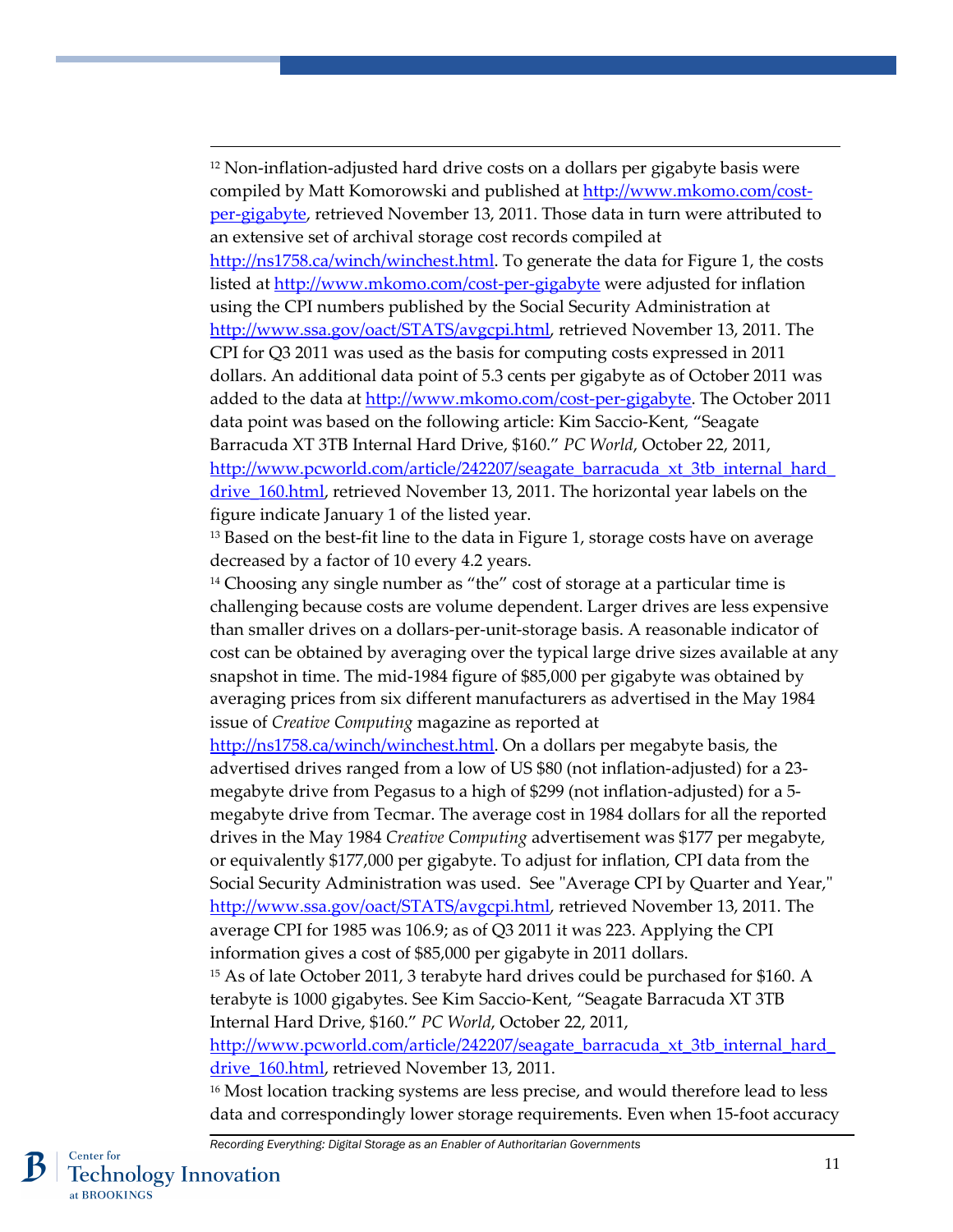is obtainable, the figure of 75 bits given in the text is very conservative. In an efficiently designed system, about 46 bits would be sufficient to provide latitude and longitude information pinpointing a person's location anywhere on the earth to an accuracy of about 15 feet. A sequence of 23 bits could specify latitude to within 3.5 meters. An additional 23 bits could locate longitude to within 3.5 meters at the equator (and to increasingly better accuracy as one moves towards the poles). The total of 46 bits would therefore identify location to within an area of no more than 7 by 7 meters. This would correspond to a maximum location error equal to the distance between the center and corners of a 7-meter by 7-meter square. That distance is about 5 meters, or about 15 feet. Of course, there would also need to be storage of metadata identifying the individual associated with the location information, though if there are many location measurements for each individual the marginal contribution of the metadata to the overall storage requirements would be negligible.

<span id="page-12-0"></span><sup>17</sup> This calculation assumes that each person spends an average of one hour per day on the phone, and that the associated audio signal is compressed to an average rate of 20 kilobits per second.

<span id="page-12-1"></span><sup>18</sup> Central Intelligence Agency, World Factbook,

 $\overline{a}$ 

[https://www.cia.gov/library/publications/the-world-factbook/,](https://www.cia.gov/library/publications/the-world-factbook/) population data retrieved November 13, 2011.

<span id="page-12-2"></span> $19$  The total storage requirement would be about 50,000 terabytes, which at about \$50 per terabyte corresponds to a cost of \$2.5 million. Additional storage efficiencies could be obtained by avoiding the redundancy of separately storing both ends of the same phone call.

<span id="page-12-3"></span><sup>20</sup> Central Intelligence Agency World Factbook, op. cit.

<span id="page-12-4"></span><sup>21</sup> There is an alphabet soup of acronyms used to describe different image resolutions. Traditionally, "D1", which is 720 by 480 pixels, has been considered high resolution in the context of video security systems.

<span id="page-12-5"></span> $22$  The raw data rate from such a camera would be much higher than 1 megabit per second. A compression method such as H.264 could be used to reduce the rate to approximately 1 megabit per second, though the rate could also be higher or lower than this amount depending on the desired output image quality.

<span id="page-12-6"></span> $23$  There are various "high definition" formats, including images with dimensions 1280 by 720 pixels (often called "720p", with the "p" indicating that the image is scanned in a progressive manner, one line after another) and 1920 by 1080 pixels (typically denoted "1080p" if progressive scanning is used or "1080i" if interleaved scanning is used). Cisco, for example offers surveillance cameras capable of producing 30 frames per second of video at resolution of 1920 by 1080 pixels. See the data sheet for the Cisco Video Surveillance 4000 Series High-Definition IP Cameras,

[http://www.cisco.com/en/US/prod/collateral/vpndevc/ps6918/ps9692/ps9716/data\\_](http://www.cisco.com/en/US/prod/collateral/vpndevc/ps6918/ps9692/ps9716/data_sheet_c78-492032.html) sheet c78-492032.html, retrieved November 16, 2011.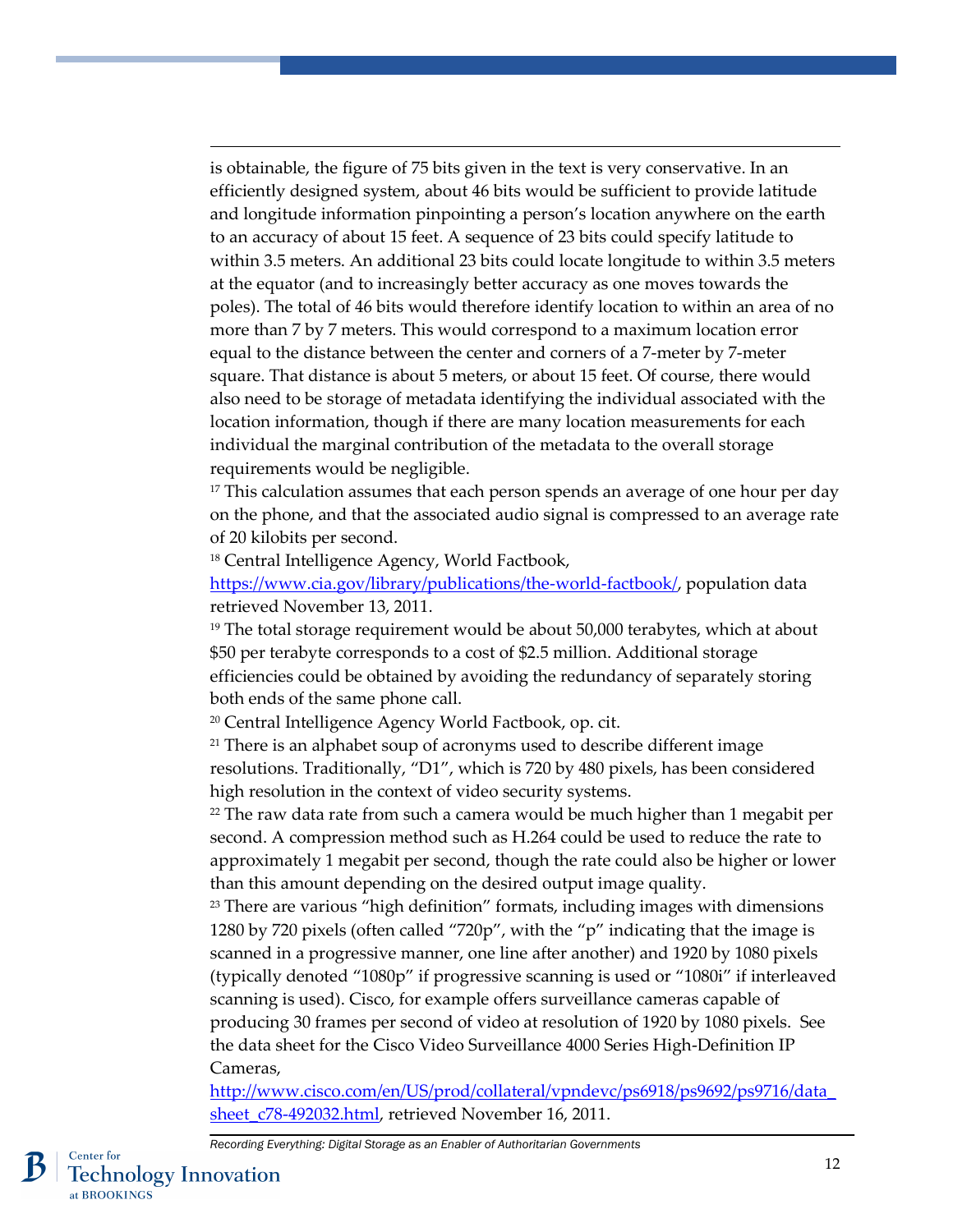<span id="page-13-0"></span><sup>24</sup> These rates assume the use of a compression method such as H.264.

<span id="page-13-1"></span><sup>25</sup> SA Mathieson, "Privacy groups take Royston's ANPR plans to ICO," *The Guardian*, June 10, 2011, [http://www.guardian.co.uk/government-computing](http://www.guardian.co.uk/government-computing-network/2011/jun/10/royston-hertfordshire-constabulary-anpr-cctv)[network/2011/jun/10/royston-hertfordshire-constabulary-anpr-cctv,](http://www.guardian.co.uk/government-computing-network/2011/jun/10/royston-hertfordshire-constabulary-anpr-cctv) retrieved November 20, 2011.

<span id="page-13-2"></span><sup>26</sup> As reported in November 2011. See Allison Klein and Josh White, *The Washington Post*, November 19, 2011, "License plate readers: A useful tool for police comes with privacy concerns," [http://www.washingtonpost.com/local/license-plate](http://www.washingtonpost.com/local/license-plate-readers-a-useful-tool-for-police-comes-with-privacy-concerns/2011/11/18/gIQAuEApcN_story.html)[readers-a-useful-tool-for-police-comes-with-privacy-](http://www.washingtonpost.com/local/license-plate-readers-a-useful-tool-for-police-comes-with-privacy-concerns/2011/11/18/gIQAuEApcN_story.html)

<span id="page-13-3"></span>[concerns/2011/11/18/gIQAuEApcN\\_story.html,](http://www.washingtonpost.com/local/license-plate-readers-a-useful-tool-for-police-comes-with-privacy-concerns/2011/11/18/gIQAuEApcN_story.html) retrieved November 20, 2011. <sup>27</sup> As reported in April 2011. See Al Baker, "Camera Scans of Car Plates Are

Reshaping Police Inquiries," *New York Times*, April 11, 2011,

[http://www.nytimes.com/2011/04/12/nyregion/12plates.html,](http://www.nytimes.com/2011/04/12/nyregion/12plates.html) retrieved November 20, 2011.

<span id="page-13-5"></span><span id="page-13-4"></span><sup>28</sup> SA Mathieson, op. cit.

 $\overline{a}$ 

<sup>29</sup> Allison Klein and Josh White, op. cit.

<span id="page-13-6"></span><sup>30</sup> Loretta Chao and Don Clark, op. cit.

<span id="page-13-7"></span><sup>31</sup> 3 megabits per second would be sufficient to store full-rate (30 frames per second) video at high resolution and very good video quality (or, at frame rates below 30 frames per second, either or both of the resolution and video quality could be increased).

<span id="page-13-8"></span><sup>32</sup> For example, as of November 2011, at large volume (over 5000 terabytes) Amazon's "Simple Storage Service" is priced at 5.5 cents per gigabyte per month (with a reduced redundancy option available at 3.7 cents per gigabyte per month). See [http://aws.amazon.com/s3/,](http://aws.amazon.com/s3/) retrieved November 19, 2011. The amount paid to rent storage for one month is about equal to the current cost to purchase it outright.

<span id="page-13-9"></span> $33$  Technically, a "code" is different from a "cipher." For simplicity, the term "code" is used here to both forms of encryption.

<span id="page-13-10"></span><sup>34</sup> Simon Singh, *The Code Book: The Science of Secrecy from Ancient Egypt to Quantum Cryptography* (New York: Anchor, 1999)

<span id="page-13-11"></span><sup>35</sup> "Frequently Asked Questions (FAQ) About the Electronic Frontier Foundation's 'DES Cracker' Machine," Electronic Frontier Foundation,

[http://w2.eff.org/Privacy/Crypto/Crypto\\_misc/DESCracker/HTML/19980716\\_eff\\_d](http://w2.eff.org/Privacy/Crypto/Crypto_misc/DESCracker/HTML/19980716_eff_des_faq.html) [es\\_faq.html,](http://w2.eff.org/Privacy/Crypto/Crypto_misc/DESCracker/HTML/19980716_eff_des_faq.html) retrieved November 16, 2011.

<sup>36</sup> For example, careless encryption clerks in World War II sometimes failed to follow some very simple procedures designed to make encoded messages harder to decrypt. See Ronald V. Layton, Jr., "Cryptography," in *World War II in Europe, an encyclopedia, Volume II*," ed. David Zabecki, (New York: Routledge, 1999), 1193. <sup>37</sup> Simon Singh, op. cit.

*Recording Everything: Digital Storage as an Enabler of Authoritarian Governments*

<span id="page-13-13"></span><span id="page-13-12"></span>Center for